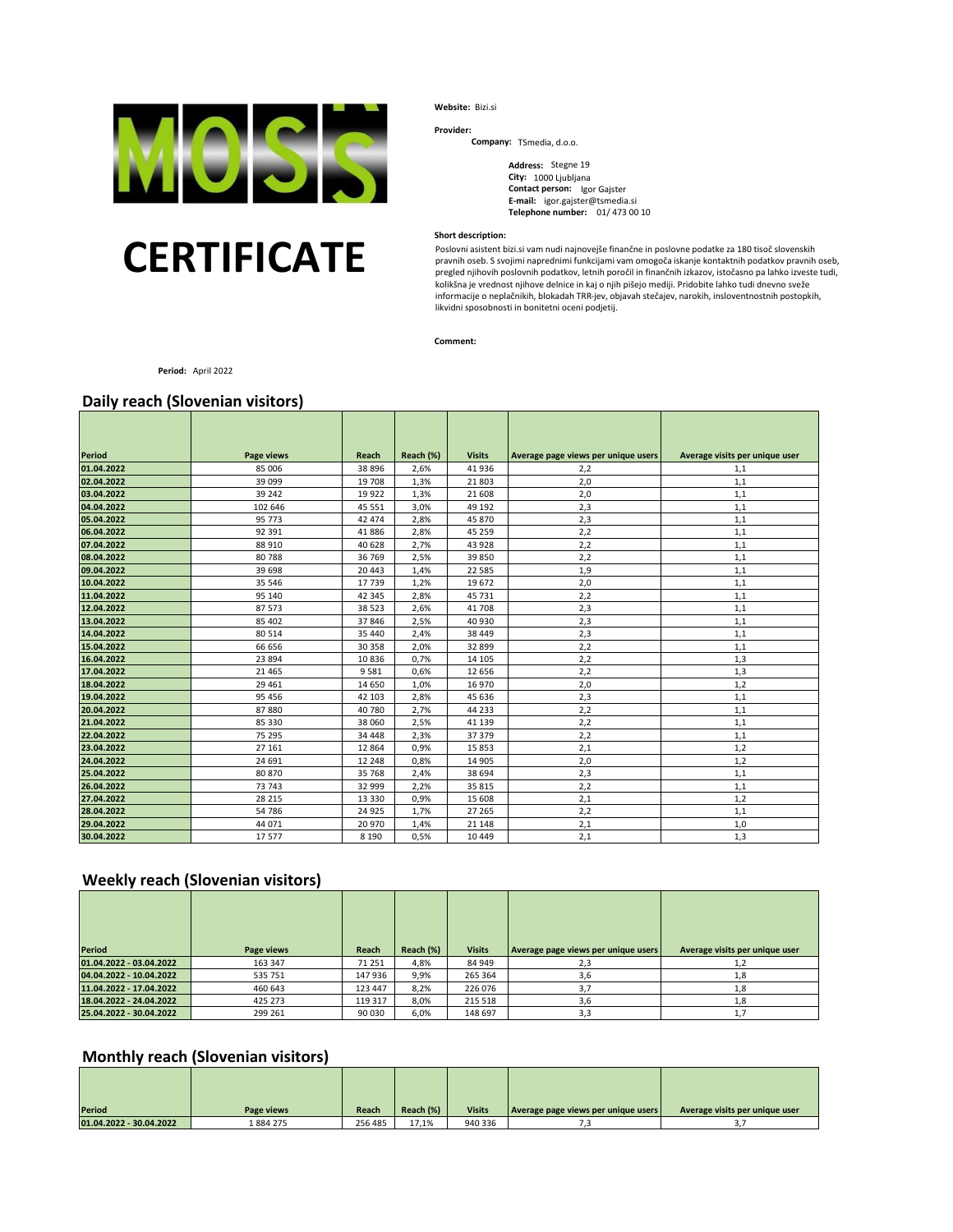## **Demographic profile of Slovenian visitors**

|                           |                                            | <b>Audience</b><br>composition |                       |                            |
|---------------------------|--------------------------------------------|--------------------------------|-----------------------|----------------------------|
|                           | Variable                                   | (%)                            | <b>Affinity index</b> | Page views composition (%) |
| <b>Level of Education</b> | Elementary school or less                  | 11,1%                          | 78                    | 9,9%                       |
|                           | Three-year high school                     | 10,4%                          | 85                    | 9,0%                       |
|                           | Four-year high school                      | 40,7%                          | 104                   | 40,9%                      |
|                           | Higher school, university, college or more | 37,1%                          | 110                   | 39,7%                      |
|                           | I don't want to answer                     | 0,8%                           | 94                    | 0,4%                       |
|                           | I have no income                           | 8,2%                           | 78                    | 4,8%                       |
|                           | Less than 400 EUR                          | 5,8%                           | 81                    | 6,0%                       |
|                           | 400 to 800 EUR                             | 14,9%                          | 86                    | 9,7%                       |
|                           | 800 to 1200 EUR                            | 30,1%                          | 103                   | 41,7%                      |
| <b>Personal income</b>    | 1200 to 1500 EUR                           | 14,1%                          | 120                   | 14,6%                      |
|                           | 1500 to 1800 EUR                           | 7,4%                           | 111                   | 6,7%                       |
|                           | over 1800 EUR                              | 10,7%                          | 117                   | 10,7%                      |
|                           | I don't want to answer                     | 9,0%                           | 106                   | 5,7%                       |
|                           | Pomurska                                   | 5,0%                           | 85                    | 2,5%                       |
|                           | Podravska                                  | 17,7%                          | 112                   | 15,3%                      |
|                           | Koroška                                    | 3,2%                           | 99                    | 5,2%                       |
|                           | Savinjska                                  | 11,5%                          | 90                    | 13,1%                      |
|                           | Zasavska                                   | 1,8%                           | 75                    | 1,5%                       |
|                           | Spodnje-posavska                           | 3,8%                           | 109                   | 2,0%                       |
| <b>Region</b>             | JV Slovenija                               | 5,8%                           | 89                    | 6,4%                       |
|                           | Osrednjeslovenska                          | 28,9%                          | 106                   | 34,3%                      |
|                           | Gorenjska                                  | 10,2%                          | 101                   | 8,6%                       |
|                           | Notranjsko-kraška                          | 2,2%                           | 103                   | 3,3%                       |
|                           | Goriška                                    | 5,3%                           | 99                    | 3,8%                       |
|                           | Obalno-kraška                              | 4.6%                           | 97                    | 4,1%                       |
| Gender                    | Male                                       | 48,9%                          | 96                    | 48,2%                      |
|                           | Female                                     | 51,1%                          | 105                   | 51,8%                      |
|                           | 10 to 17 years                             | 2,4%                           | 62                    | 2,7%                       |
|                           | 18 to 24 years                             | 9,7%                           | 84                    | 7,9%                       |
|                           | 25 to 29 years                             | 7,8%                           | 107                   | 13,3%                      |
| Age                       | 30 to 39 years                             | 22,8%                          | 114                   | 28,6%                      |
|                           | 40 to 49 years                             | 24,6%                          | 116                   | 21,3%                      |
|                           | 50 to 59 years                             | 18,1%                          | 98                    | 17,1%                      |
|                           | 60 to 75 years                             | 14,3%                          | 84                    | 8,9%                       |
| <b>Employment status</b>  | Employed in public sector                  | 14,8%                          | 90                    | 11,4%                      |
|                           | Employed in a private company              | 43,0%                          | 110                   | 56,1%                      |
|                           | Self-employed                              | 13,5%                          | 150                   | 13,2%                      |
|                           | Unemployed                                 | 5,7%                           | 86                    | 2,6%                       |
|                           | Retired                                    | 10,7%                          | 79                    | 6,6%                       |
|                           | Pupil                                      | 4,8%                           | 66                    | 2,9%                       |
|                           | Student                                    | 6,5%                           | 87                    | 6,2%                       |
|                           | I don't want to answer                     | 1,1%                           | 110                   | 1,0%                       |



**Note:**<br>**Moving average -** Moving averages of three days in a row, provide us with trend analysis. We calculate it in that way, that we sum three days in a row value and we divide it with three,every<br>sliding average is on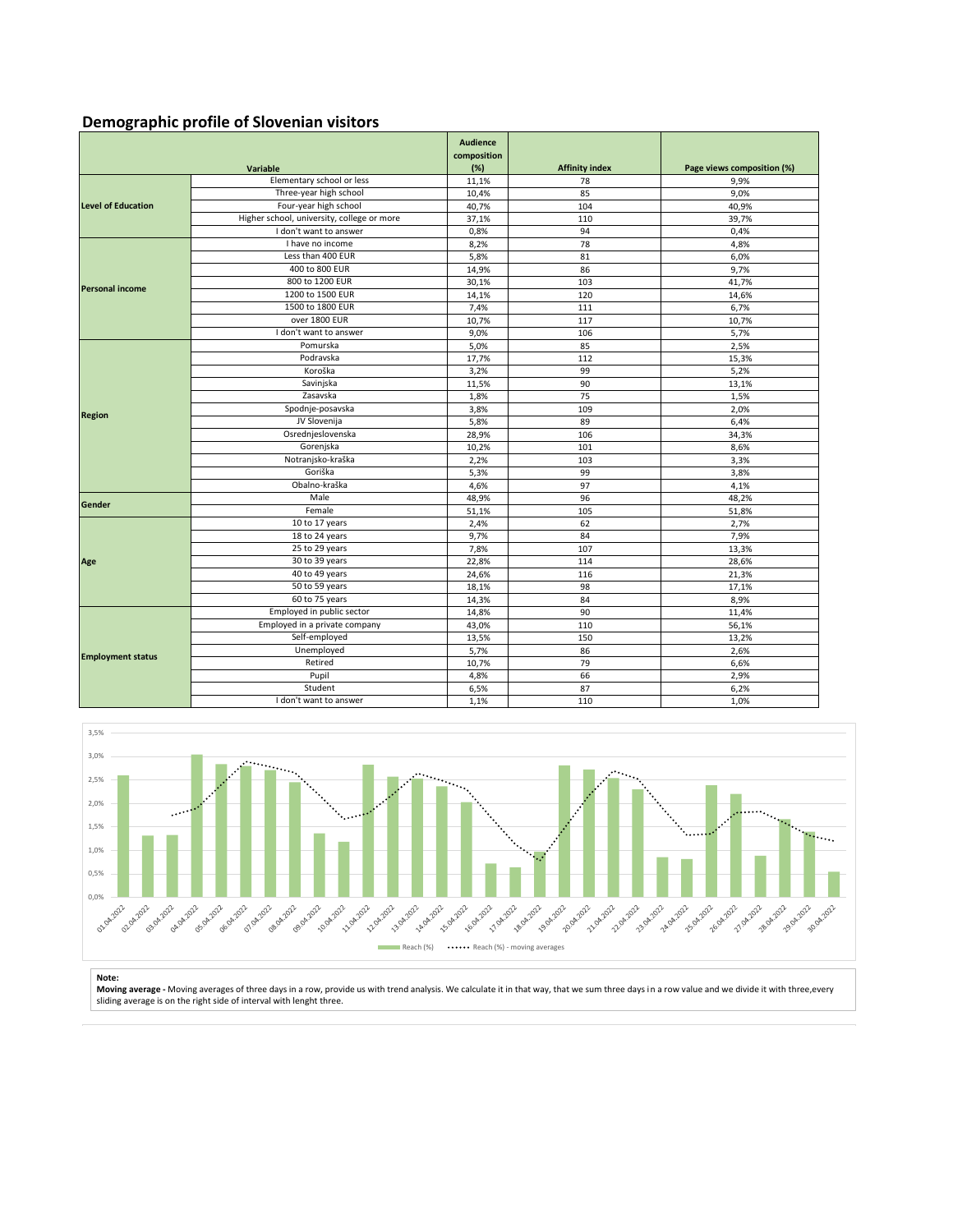

#### **Note:**

#### **Left side of graph** Shows page views. **Right side of graph** Shows average page views per unique user.

**Moving average -** Moving averages of three days in a row, provide us with trend analysis. We calculate it in that way, that we sum three days in a row value and we divide it with three,every sliding average is on the right site of interval with lenght three.



#### **Note: Affinity index**

The ratio of the value of the audience composition for a given target group for the selected websites/site sections in a spec ified time period to the value of the audience composition for a given target group for the whole internet (all websites covered by the research) in the specified time period.